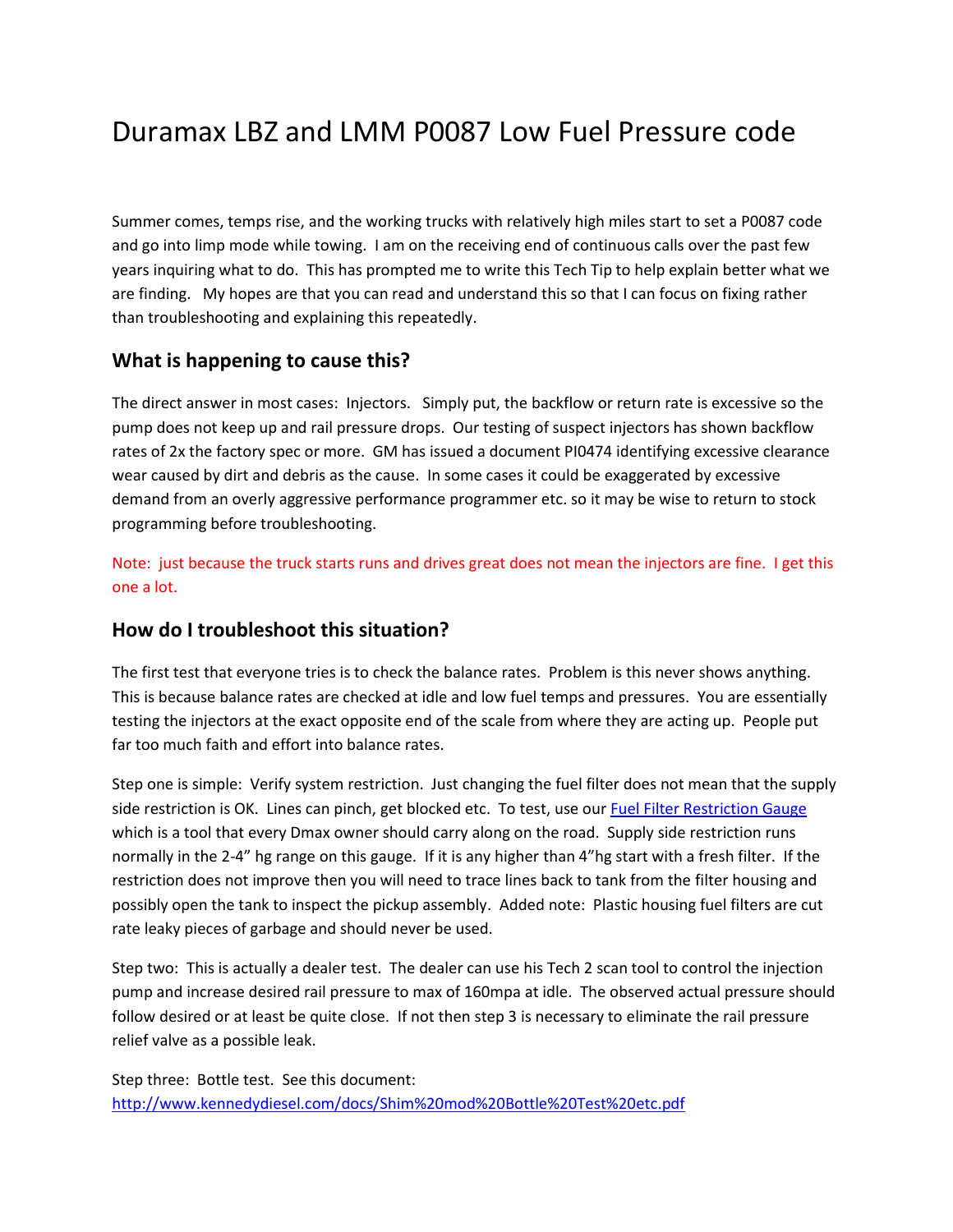## **Fixing the issue: Two paths forward**

Both paths start by adding a lift pump setup like my [Twin Pump Deluxe Kit](http://www.kennedydiesel.com/detail.cfm?ID=601) has helped in many cases. What this does is push fuel to the injection pump rather than making it draw the fuel from the tank. Placing the fuel under positive pressure is a good thing. Secondary filtration like the [KD Mega filter](http://www.kennedydiesel.com/detail.cfm?ID=241) helps to further clean the fuel, and [FPPF Total Power](http://www.kennedydiesel.com/categoryresults2.cfm?Category=9&SubCategory=98) fuel treatment to keep the fuel system clean and well lubricated/water free. These are items that every Dmax should have so it is not like you are just changing parts or adding something on a whim.

#### **Path 1 ECM Programming**

I have developed a tuning fix with my Kennedy Custom ECM Programming that alters the control parameters and has been shown to keep the actual fuel pressures in line with desired under load. I also alter the limp mode parameters to make the truck more useable, but have not deleted the diagnostics or widened the parameters. I used to call this somewhat of a band aid rather than a fix as your injectors are still worn, but I have been receiving more and more contact from people who have replaced pump, injectors etc (outside sourced) and still not fixed the issue. What the tuning does is alter the control of the pump in an effort to maintain pressure. The parameters are not widened nor is the DTC disabled. It will also allow you to operate the vehicle as normal without the nasty limp mode until you can afford the time and/or money to do the injectors. I have been doing this work for many years now and can proudly say that as of my June 2015 revisions I have had no reports of limp modes or power reduction with this tuning. Customers report improved performance and smoother operation as an added bonus. This programming can move forward with you if and when you decide to replace your injectors.

### **Path 2 Replace injectors**

The true cure is to replace the injectors. Unfortunately, they are very expensive. Further complicating, this is the potential of receiving substandard parts at discount prices. We carry both remanufactured and

brand new Genuine Bosch Factory Injectors for the LB7, LLY, LBZ, and LMM engines at reasonable prices. We may not always be the absolute cheapest, but we are a reputable company that can be trusted to provide the

best source of technical expertise in the industry. In rare instances where I don't have the answer I know someone who does. We appreciate your patronage.

Note: I have received many contacts from Dmax owners looking for solutions AFTER they have replaced the CP3 pump, many other fuel system components, and added supposed NEW injectors purchased from outside sources. I cannot put my finger the why other than the same supplier names keep coming up. I can also say that of the injectors that we have sold to the best of my knowledge it has always taken care of the issue and in some cases, those who had my programming prior to injector replacement needed to have the pump adjustment part of the programming returned to stock which I do at no charge.